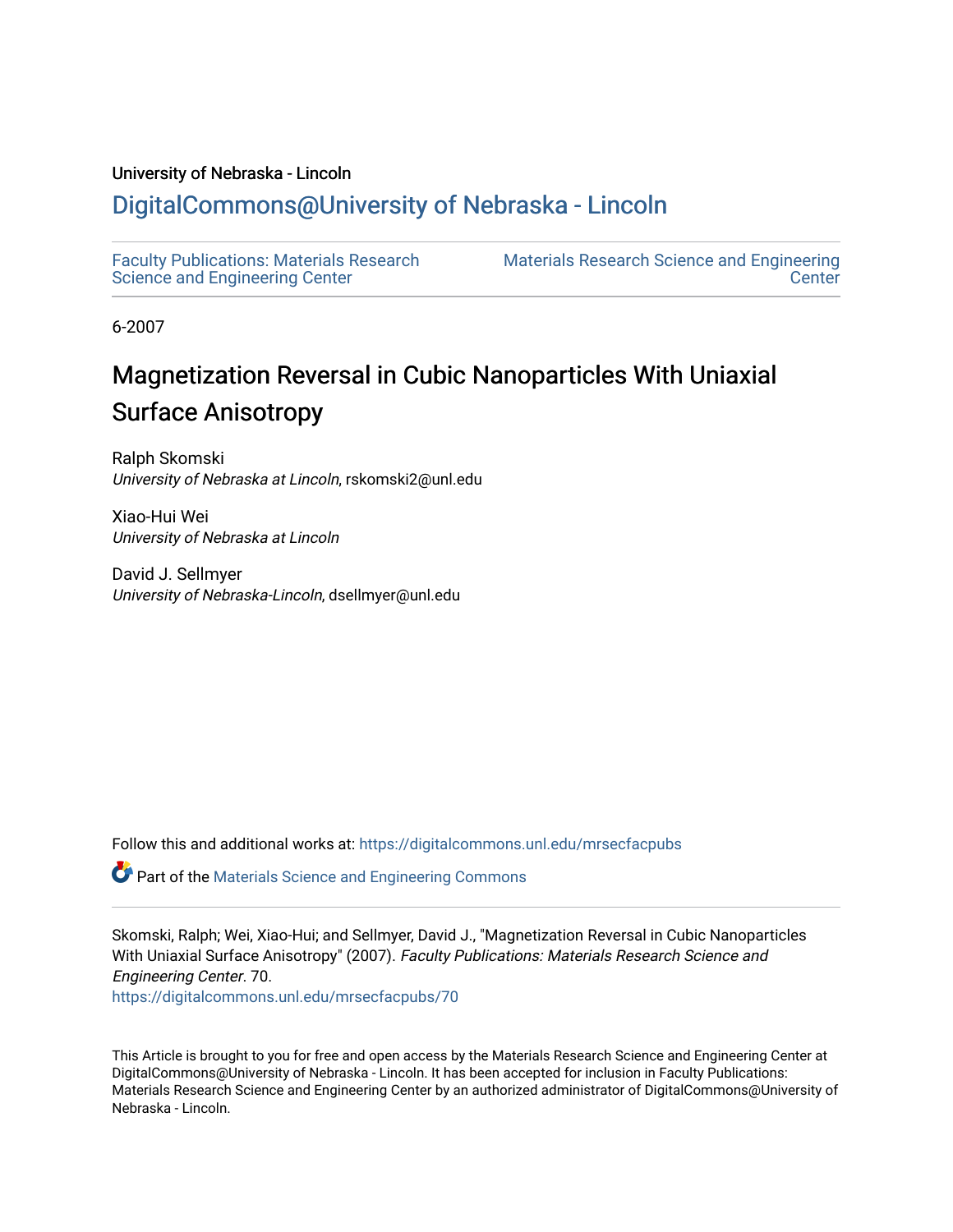# **Magnetization Reversal in Cubic Nanoparticles With Uniaxial Surface Anisotropy**

Ralph Skomski, Xiao-Hui Wei, and D. J. Sellmyer

## Department of Physics and Astronomy and the Nebraska Center for Materials and Nanoscience, University of Nebraska, Lincoln, NE 68588-0113 USA

**The effect of surface anisotropy on the magnetization reversal in small magnetic particles is investigated. The model considers particles of cubic shape cut from a tetragonal crystal with cube faces in the (001) and equivalent planes. In particles having diameters of less than about 10 nm, the coercivity approaches the Stoner–Wohlfarth limit, but the anisotropy field differs from that of the bulk of the particles. With increasing particle size, the nucleation modes acquire the character of magnetic surface or bulk modes that reduce the coercivity.**

*Index Terms—***Coercivity, magnetic particles, nucleation, surface anisotropy.**

## I. INTRODUCTION

**M**AGNETIC surface anisotropy is of great importance in small-scale nanostructures such as thin films [1], [2] and nanoparticles [3], [4]. This is due to the enhanced surface-tovolume ratio and to the generally very strong second-order surface anisotropy [3]. A simple and popular surface-anisotropy model is to assume a normal or "transverse" easy axis perpendicular to the surface [5], [6], as shown in Fig. 1(a). However, this model is at odds with the spin-orbit and crystal-field origin of magnetocrystalline anisotropy. Surface anisotropy is linked to well-defined lattice planes [2], as indicated in Fig. 1(b). For example, a nanoparticle of approximately spherical shape has (l m 0) surfaces at the equator, (0 0 n) surfaces at the poles, and other (l m n) surfaces elsewhere, each with a different surface anisotropy.

In the absence of an external field, the effect of the surface anisotropy is often small. Comparing typical surface anisotropies  $K_s$  of about 0.5 mJ/m<sup>2</sup> [7] with domain-wall energies of order 10 mJ/m<sup>2</sup> [8], we see that the surface anisotropy is usually too weak to turn the spins in a direction favored by the surface anisotropy. In other words, the exchange between surface and bulk spins is sufficiently strong to impose the bulk behavior on the surface spins. An exception is small soft-magnetic grains with strong surface anisotropy, where the surface anisotropy dominates the bulk behavior.

Another exception is the vicinity of the nucleation field. In these cases, the leading energy contributions cancel, small corrections become important, and surface anisotropy has a big impact on the magnetization state [3], [9]. In this paper, we investigate the magnetization reversal in a magnet of cubic shape made from a magnetic material with tetragonal crystal structure. The symmetry of these particles corresponds to Fig. 1(b), with generally different lateral and top-and-bottom surface anisotropies.

#### II. ORIGIN OF SURFACE ANISOTROPY

Physically, bulk and surface anisotropies have the same origin. Aside from an often negligible magnetostatic anisotropy



Fig. 1. Surface anisotropies: (a) unrealistic normal or "transverse" anisotropy and (b) example of a realistic scenario. The anisotropies considered in this paper are of the type (b).

contribution, magnetic anisotropy is a combined effect of spin-orbit coupling and crystal-field interaction. Spin-orbit coupling causes electrons in partially filled inner shells to develop orbital moments with aspherical charge distributions, which yield magnetic single-ion anisotropy by interacting with the anisotropic crystal field (CF). In rare-earth or 4f magnets, the crystal field is largely electrostatic, whereas the CF-interaction of 3d, 4d, and 5d electrons involves hybridization, that is, ligand fields and, in metals, bands [8], [10]. In rare-earth magnets, the spin-orbit coupling is strong and the anisotropy is determined by the relatively weak crystal field, whereas in 3d transition-metal magnets, the crystal-field dominates the spin-orbit coupling and actually suppresses the orbital moment (partial quenching).

A common misunderstanding is that surface anisotropy requires an enhanced orbital moment at the surface. Essentially, surface anisotropy reflects the *symmetry* of the crystal field or band structure, and the orbital moment is merely a tool to realize anisotropy. A good example is rare-earth anisotropy, which is greatly enhanced by going from cubic to noncubic crystalline environments, in spite of the unchanged orbital moment of the  $R^{3+}$  ions responsible for the anisotropy [8]. Another counterexample is free transition-metal ions, where the orbital moment is large (unquenched) due to the absence of crystal-field charges but the anisotropy is zero by symmetry. In free-standing monatomic wires, the moment is unquenched but the axial crystal field yields a significant uniaxial anisotropy

Digital Object Identifier 10.1109/TMAG.2007.892869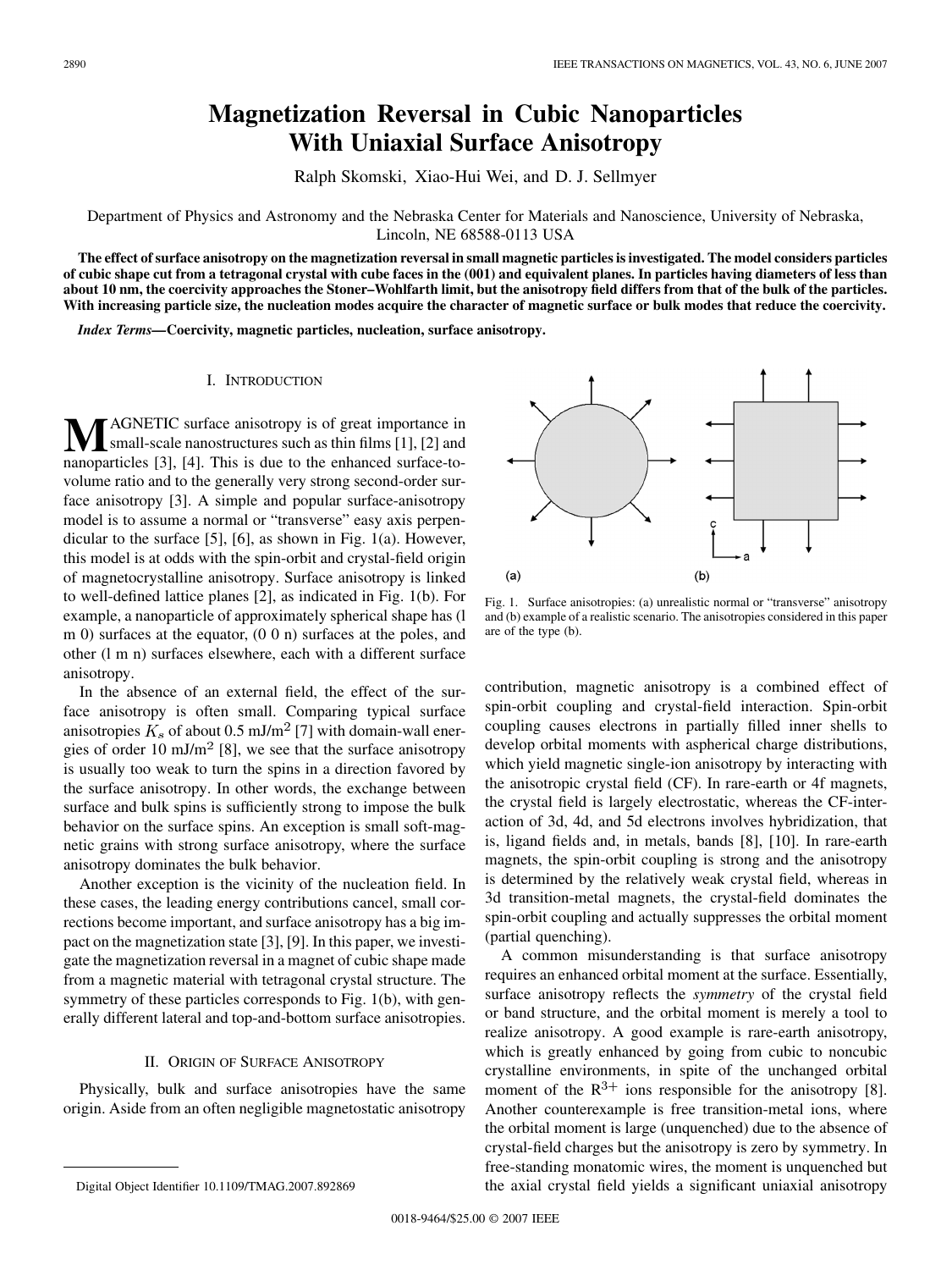

Fig. 2. Surface anisotropies on a bcc surface. Both (001) and (011) surfaces yield strong second-order anisotropies with an axis normal to the plane, but only the (011) surface produces an additional second-order in-plane anisotropy due to the reduced symmetry in the film plane.

[8], [11]. These examples show that equating orbital moment and magnetic anisotropy is simplistic.

Fig. 2 illustrates how different crystalline environments at a surface yield different anisotropies. The phenomenology of surface anisotropy has been reviewed in [1], although surface anisotropy reflects single-ion magnetocrystalline anisotropy rather than Néel-type pair anisotropy. The difference is seen by considering nonmagnetic neighbors, such as N in  $Sm<sub>2</sub> Fe<sub>17</sub>$ [8], which exhibits zero pair anisotropy but huge single-ion anisotropy.

#### III. MODEL AND CALCULATION

Our model considers particles of cubic shape and volume  $L^3$ cut from a tetragonal crystal with cube faces in the (100) and equivalent planes. We assume that the four lateral sides have a common uniaxial second-order surface anisotropy  $K_{ab}$  that is generally different from the surface anisotropy  $K_c$  of the top and bottom faces. Here, the indices  $a, b$ , and c label the directions of the surface normals. By definition, surface anisotropies  $K_s$ are anisotropy energies per area. Without loss of generality, we consider a "bulk" anisotropy of strength  $K = K_s/D$ , where D is a fictitious surface thickness, and take the limit  $D \to 0$  at the end of the calculation. Atomically, the anisotropy is largely confined to the surface layer, although subsurface layers affect the anisotropy by modifying the band structure.

The nucleation mode is obtained analytically, by minimizing the linearized micromagnetic free energy [3], [9]. Let us choose a coordinate frame where the  $a, b$ , and c axes are parallel to the  $x, y$ , and  $z$  directions, respectively. In the following figures, the  $\alpha$  and c axis lie in the paper plane, as in Fig. 1, and in the remanent state, the magnetization is assumed to be in the  $+z$  direction. Since  $M_{\rm x}^2 + M_{\rm y}^2 + M_{\rm z}^2 = M^2$ , there are two independent magnetization components,  $M_x = m_x M$  and  $M_v = m_v M$ . By symmetry, the considered magnetization modes are degenerate with respect to the  $\pm x$  and  $\pm y$  direction, and we can restrict ourselves the  $m = m_{\rm x}$ .

In the calculation, we must keep track of the anisotropy energy  $E_{\rm K} = -K_{\rm s}({\bf n}.{\bf M})^2/M_{\rm s}^2$ , where **n** is the local easy-axis direction and  $M$  is the magnetization.  $E_K$  generally mixes the components  $M_x, M_y$ , and  $M_z$  of the magnetization, but the present geometry is an exception, because all faces are perpendicular to each other. Linearizing the micromagnetic free energy [3], [8] yields

$$
-A\nabla^2 m + K_{\mathbf{p}}(x, z)m - \mu_0 M H m = 0 \tag{1}
$$

where the *effective micromagnetic potential*  $K_p = K_1$  in the bulk,  $K_{\rm p} = K_1 + K_{\rm c}/\Delta$  near the top and bottom surfaces, and  $K_{\rm p} = K_1 - K_{\rm ab}/\Delta$  near the lateral surfaces. The opposite signs of the surface contributions mean that a positive  $K_c$  and  $K_{ab}$  stabilizes and destabilizes the remanent state, respectively. Note that (1) ignores shape-anisotropy effects, which is a fair approximation for sufficiently small magnets of cubic shape.

Since the x- and z-dependent contributions to  $K_{\rm p}$  are additive, the solution of (1) has the structure  $m(x, z) = f_x(x) f_z(z)$ . The involved functions are of the type

and

$$
f(\xi) = f_0 \cos(\kappa \xi) \tag{2a}
$$

 $(1<sup>k</sup>)$ 

$$
f(\xi) = f_o \cosh(\kappa \xi) \tag{2b}
$$

depending on whether the surface anisotropy a) stabilizes or b) destabilizes the original magnetization state. The two parameters in (2) obey

$$
k^{2} = \sqrt{\frac{\mu_{0} M H_{N} / 2 - K_{p}(x, z)}{A}}
$$
 (3b)

$$
\kappa^2 = \sqrt{\frac{K_{\rm p}(x, z) - \mu_{\rm o} M H_{\rm N}/2}{A}}\tag{3b}
$$

where A is the exchange stiffness and  $H_N$  is the sought-for nucleation field. The mode is determined by simultaneously calculating  $H_N$ , k, and  $\kappa$  from (1) and (3), very similar to the calculation of nucleation modes in two-phase nanostructures [3], [9]. The calculation is subjected to the boundary conditions,  $\nabla M = 0$  at the surface and  $M = \text{const.}$  and  $\nabla M = \text{const.}$  at a distance  $\Delta$  away from the surface. Fig. 3 shows typical spin configurations.

#### IV. DISCUSSION AND CONCLUSION

There are three interesting and transparent limits. Let us first consider a relatively large soft-magnetic particle ( $K_1 = 0$  and  $K_c = 0$ ) with lateral surface anisotropy ( $K_{ab} < 0$ ). In this case,  $k \approx \pi/L$ , and

$$
H_N = 2A\pi^2/\mu_0 M L^2. \tag{4}
$$

The limit is very similar to the case of a soft-magnetic inclusion in a hard matrix [9]. Equation (4) means that the surface anisotropy clamps the magnetization at the surface but does not enter the expression for the nucleation field (coercivity).

As a second example, we consider a large particle with easyaxis anisotropy ( $K_1 > 0$  and  $K_c = 0$ ) where the lateral surface anisotropy facilitates nucleation ( $K_{ab} > 0$ ), roughly corresponding to Fig. 3(a). In this case, evaluation of (1) yields in lowest order

$$
H_{\rm N} = (2K_1/\mu_{\rm o}M)(1 - K_{\rm ab}^2/AK_1). \tag{5}
$$

As expected, the coercivity decreases due to surface anisotropy. Since the domain-wall energy  $\gamma = 4(AK_1)^{1/2}$ , the small parameter of the approximation is the ratio of surface anisotropy

 $(2)$